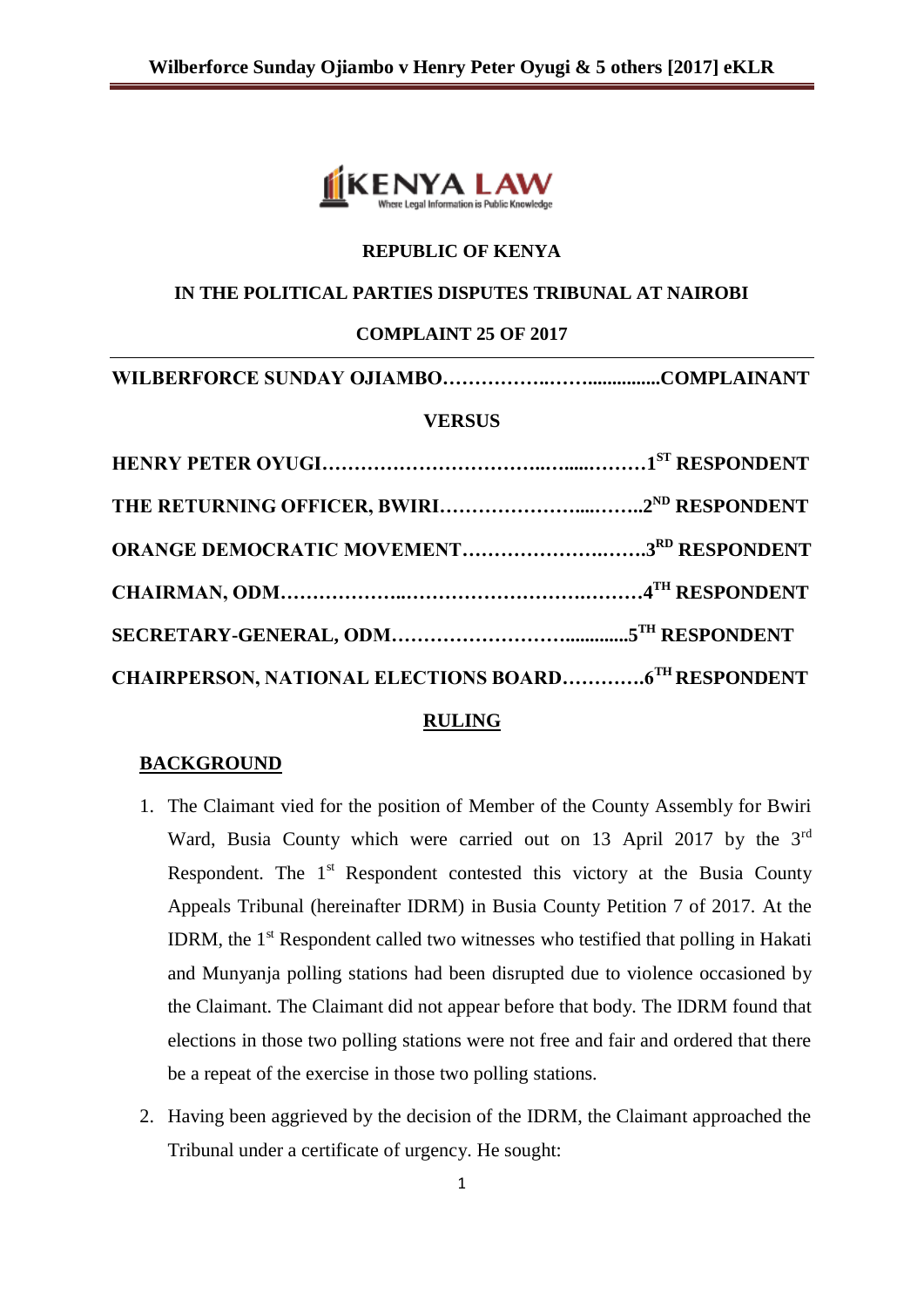- a. A permanent injunction to restrain the  $2<sup>nd</sup>$  to  $5<sup>th</sup>$  Respondents from calling for fresh elections in Hakati and Munyanja polling stations and an order that they be ordered to re-issue the nomination certificate in respect of Bwiri Ward to the Claimant;
- b. In the alternative, the  $2<sup>nd</sup>$  to  $5<sup>th</sup>$  Respondents be restrained from recalling the provisional nomination certificate issued to the Claimant or that they be restrained from revoking the said certificate; and
- c. That the  $2<sup>nd</sup>$  to  $5<sup>th</sup>$  Respondents be compelled to forward the Claimant's name to the Independent Electoral and Boundaries Commission (IEBC) as the 3rd Respondent's duly elected nominee for Member of the County Assembly, Bwiri Ward, Busia County.
- 3. Interim orders were issued by the Tribunal on 24 April 2017 and the matter fixed for hearing on 25 April 2017. However, on 24 April 2017, Mr Makori, counsel for the  $2<sup>nd</sup>$  to  $5<sup>th</sup>$  Respondents and Mr Ashioya, counsel for the Claimant, recorded consent to the effect that the judgment of the IDRM dated 17 April 2017 be set aside and that each party bear its own costs. The consent order was challenged as it had been entered without the participation of the  $1<sup>st</sup>$  Respondent or his counsel. The application was unopposed by counsel for the  $2<sup>nd</sup>$  to  $5<sup>th</sup>$  Respondents but no reply was received from counsel for the claimant, who objected to the hearing notice on the basis that it was too short. In light of this, by a ruling dated 5 May 2017, this bench directed that another hearing notice be issued for 7 May 2017. Upon non-appearance by counsel for the Claimant and  $2<sup>nd</sup>$  to  $5<sup>th</sup>$  Respondents, the consent order was vacated and the Claimant's application dated 20 April for the above-mentioned orders was dismissed for want of prosecution. This bench then proceeded to set down the  $1<sup>st</sup>$  Respondent's application dated 2 May 2017 for hearing.
- 4. Prayers 1& 2 having been dispensed with in the ruling issued on 7 May 2017, this bench proceeded to hear the  $1<sup>st</sup>$  Respondent's application, which sought to have the  $3<sup>rd</sup>$  to  $5<sup>th</sup>$  Respondents restrained from issuing a nomination certificate to the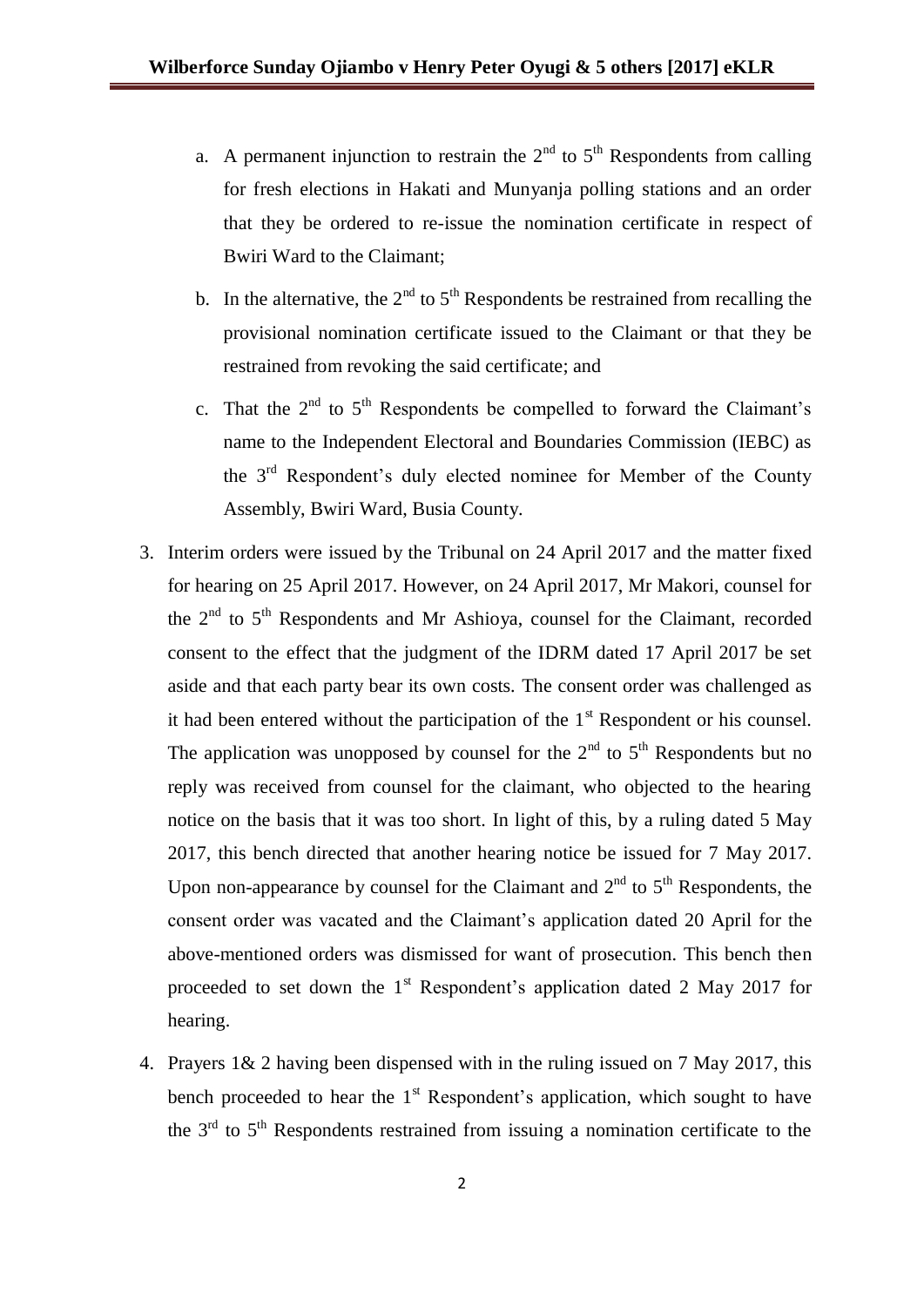Claimant and that they be compelled to issue the same to the  $1<sup>st</sup>$  Respondent. There was no appearance for either the Claimant or the  $3<sup>rd</sup>$  Respondent at the hearing of 1<sup>st</sup> Respondent's application, even though it had been served on all parties.

5. Counsel for the  $1<sup>st</sup>$  Respondent contended that the IDRM had found that the Claimant had orchestrated acts of violence in the two contested polling stations and that it is for this reason that the IDRM had cancelled these results. He referred to the non-appearance by the Claimant both at the IDRM and this Tribunal as being indicative that the Claimant was not interested in resolving the matter. He termed the Claimant's actions mischievous and rehashed the 1<sup>st</sup> Respondent's prayers that the 3rd Respondent be restrained from issuing a nomination certificate to the Claimant and to issue it instead to the  $1<sup>st</sup>$  Respondent.

## **ANALYSIS**

- 6. It appears to us that the Claimant was not keen to have his dispute resolved either at the IDRM or before this Tribunal. The Claimant contends that the decision of the IDRM was reached without his participation, a fact which was acknowledged by the IDRM. There is no indication that he was denied an opportunity to participate in proceedings before the IDRM. However, the IDRM noted in its decision that he failed to file a response to the allegations made against him.
- 7. In its ruling dated 7 May 2017, this bench took cognisance of the high stakes nature of electoral disputes, and was unwilling to condemn the Claimant without giving him ample opportunity to be heard. It is for this reason that we ordered that another hearing notice be issued to allow the Claimant. The Claimant still failed to appear. His absence at the hearing of the  $1<sup>st</sup>$  Respondent's application speaks volumes. Counsel for the  $2<sup>nd</sup>$  to  $5<sup>th</sup>$  Respondents also failed to appear at the hearing of this application, even though he had indicated that he was not opposed to the  $1<sup>st</sup>$ Respondent's application to set aside the consent orders of 24 April 2017. The conduct of Counsel for the Claimant and for the  $2<sup>nd</sup>$  to  $5<sup>th</sup>$  Respondents leaves a lot to be desired. It appears that they used this Tribunal to perpetrate a mischief by